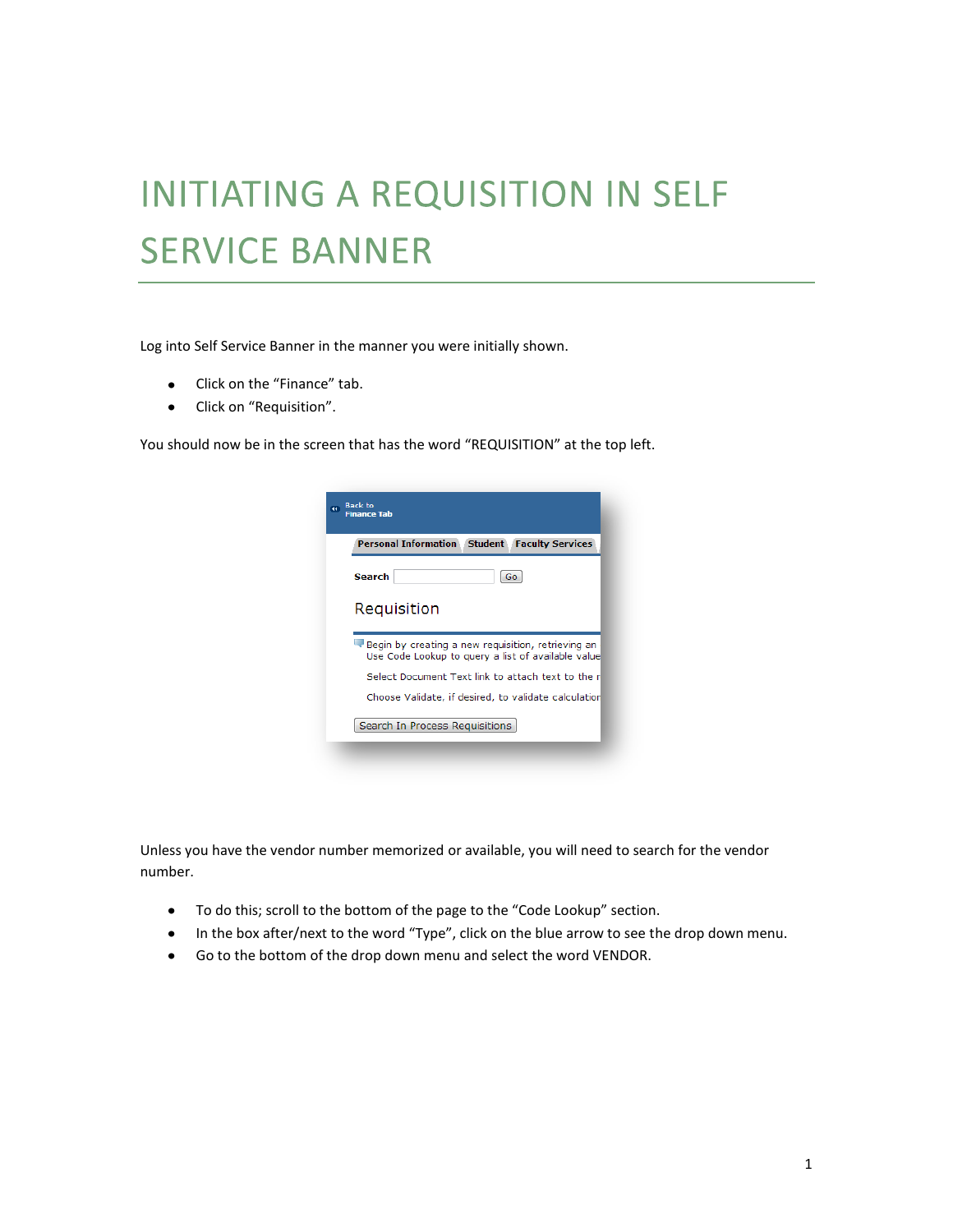| <b>Code Lookup</b><br><b>Chart of Accounts Code</b> | $S \rightarrow$ |
|-----------------------------------------------------|-----------------|
| <b>Type</b>                                         | vendor          |
| Code Criteria                                       |                 |
| <b>Title Criteria</b>                               | %cdw%           |
| <b>Maximum rows to return</b>                       | 10<br>▼         |
| <b>Execute Query</b>                                |                 |
|                                                     |                 |

It will show the word VENDOR in the "Type" box now.

- Next put your cursor in the box after/next to the words "Title Criteria".
- Type in the vendor's name or 1 or 2 key words in the vendor's name. Do not space. Type in % where you would normally space as well as at the end of the last word.

% is a "wildcard" and will help the search.

Press "EXECUTE QUERY".  $\bullet$ 

Any vendors will appear under "Code lookup results" back up at the top of the screen.

Your vendor should be listed. In the event it's not in the database, it will not be listed and you must email Purchasing the vendor's information to be added to the database.

- Type the 9 digit Vendor ID # that appears for your desired vendor in the box after/next to the  $\bullet$ words "VENDOR ID".
- Then click on the "VENDOR VALIDATE" button and the vendor information will populate into your requisition.

| <b>Vendor ID</b> | ٬1000052 | Vendor Validate |
|------------------|----------|-----------------|
|                  |          |                 |

Add Ship Code 1900 – only if it doesn't default and asks for a Ship To code

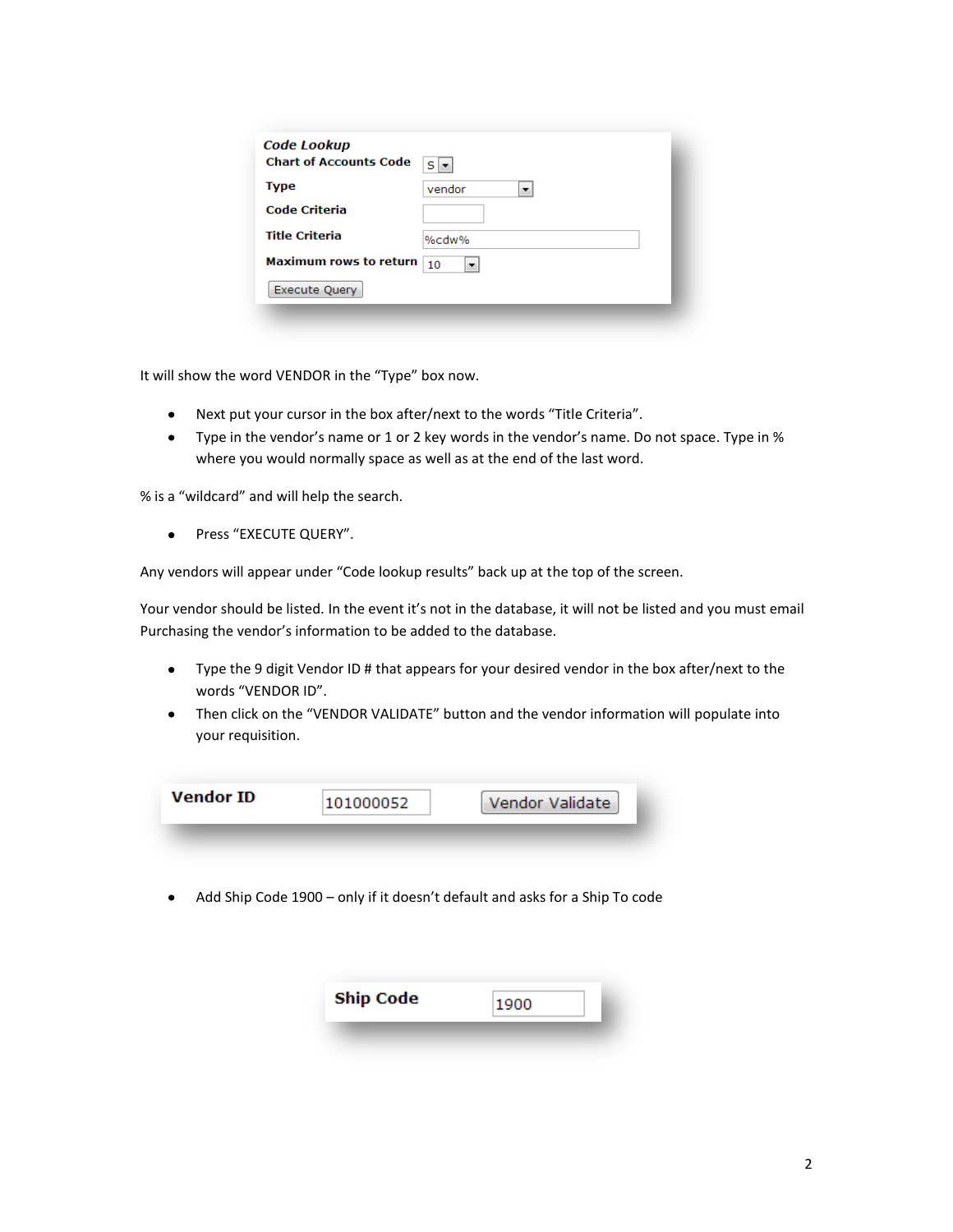Scroll down to the section where you see "Item", Commodity Code", Commodity Description", etc.

You do not need to enter anything in the box in the "Commodity Code" column.

- Enter an item # and a description of the item you wish to order in the box under "Commodity Description". If you need to expand on your description and run out of room, go to the left and click on the BLUE "1".
- Finish elaborating on the description in the "Enter Item 1 Text, Print" box.
- When finished, click on SAVE, then click on [Exit document/item text page] and you will be back in your requisition screen.
- Tab to the box under U/M and click on the blue arrow next to the box that says "None" to select a unit of measure.
- Then tab to the box under "Tax Group" and click on the blue arrow next to the box that says "None" and select CUSE for taxable or NTX for non-taxable. Do not use the other options.
- Tab to the box under "Quantity" and type in the quantity of the first item you want.
- Tab to the box under "Unit Price" and type in the dollar amount of the item.
- Continue adding up to 4 more items the same way.

| 2<br>$\bullet$ NTX $\bullet$<br>EA<br>2Yr Tablet RPR Plan<br>61.92<br>3<br>$\bullet$ NTX $\bullet$<br>EA<br><b>Electronic Distribution</b> |  |  | $CUSE$ $\rightarrow$ | $\vert \cdot \vert$<br>EA | Microsoft Surface Pro 2 |  |
|--------------------------------------------------------------------------------------------------------------------------------------------|--|--|----------------------|---------------------------|-------------------------|--|
| 4                                                                                                                                          |  |  |                      |                           |                         |  |
|                                                                                                                                            |  |  |                      |                           |                         |  |
| None $\blacktriangledown$ None $\blacktriangledown$                                                                                        |  |  |                      |                           |                         |  |
| None $\bullet$ None $\bullet$<br>ь                                                                                                         |  |  |                      |                           |                         |  |

When all items are entered, click on the "Commodity Validate" button.

Scroll back to that same section where you were and insure that the "Calculated Commodity Amounts" populated in.

| <b>Item</b> |          |      | Extended Amount Discount Amount Additional Amount Tax Amount Net Amount |       |          |
|-------------|----------|------|-------------------------------------------------------------------------|-------|----------|
|             | 979.02   |      |                                                                         | 84.44 | 1,063.46 |
|             | 61.92    |      |                                                                         |       | 61.92    |
| Ð           | 3.00     |      |                                                                         |       | 3.00     |
|             |          |      |                                                                         |       |          |
|             |          |      |                                                                         |       |          |
| Totals:     | 1.043.94 | 0.00 | 0.00                                                                    | 84.44 | 1,128.38 |

- Go to the next section where you see "Seq#", "Chart", "Index", "Fund", etc.
- Type a capital "S" in the box under "Chart".
- Do not type anything in the box under "Index".